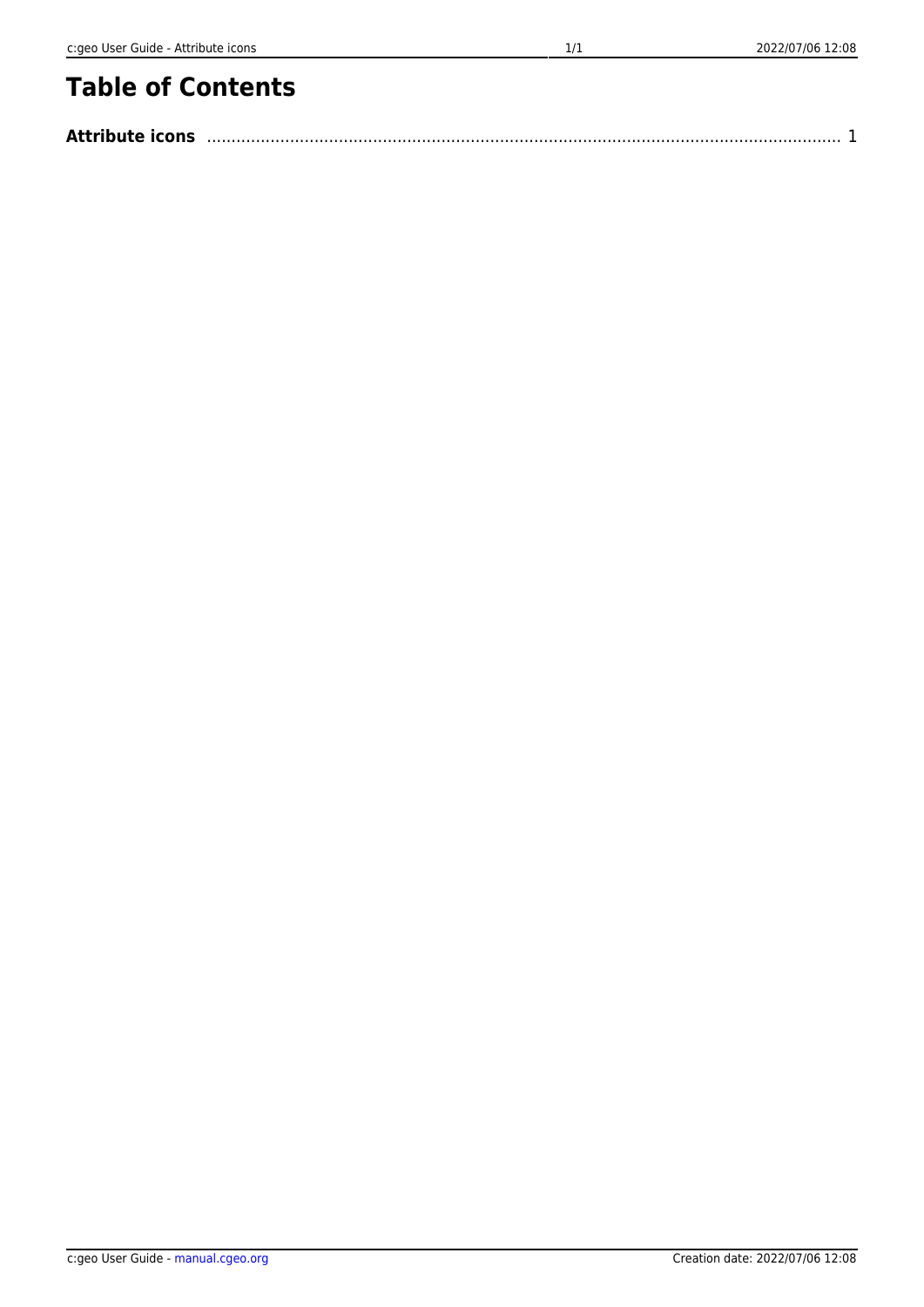## <span id="page-1-0"></span>**Attribute icons**

This page provides an overview about all attribute icons used in c:geo. The attribute icons are used by a cache owner to describe the attributes of a cache and are shown on the [cache details](#page--1-0) page.

You can tap on the attribute section in the cache details to view a textual description instead of the icons.

Not all attributes are available for all geocaching services.

Some attributes are grouped into different colors representing different categories of attributes as follows:

|      | <b>Color Category</b>      |
|------|----------------------------|
| Blue | Distance / Duration        |
|      | Green Cache location       |
| Grey | Around the cache           |
| Red  | Equipment                  |
|      | Brown Cache type related   |
|      | <b>Black   Permissions</b> |

The following table lists all available attributes and their textual description.

Most of the icons can be negated if they are strike through like this: (e.g. "Available 24/7" would be negated to "Not available 24/7").

| Icon                                                                                         | <b>Description</b>                               |
|----------------------------------------------------------------------------------------------|--------------------------------------------------|
|                                                                                              | The geocache is located in an abandoned building |
| Ņ                                                                                            | Aircraft needed                                  |
| 365                                                                                          | Available at all seasons                         |
|                                                                                              | Mathematical tasks need to be solved             |
| $\mathbf{E}% _{t}\left  \mathcal{F}_{t}\right  =\mathbf{E}_{t}\left  \mathcal{F}_{t}\right $ | Ask the owner for information                    |
|                                                                                              | This is an audio cache                           |
| 24/7                                                                                         | Available 24/7 (at all times)                    |
| ලුව                                                                                          | Bicycles are allowed                             |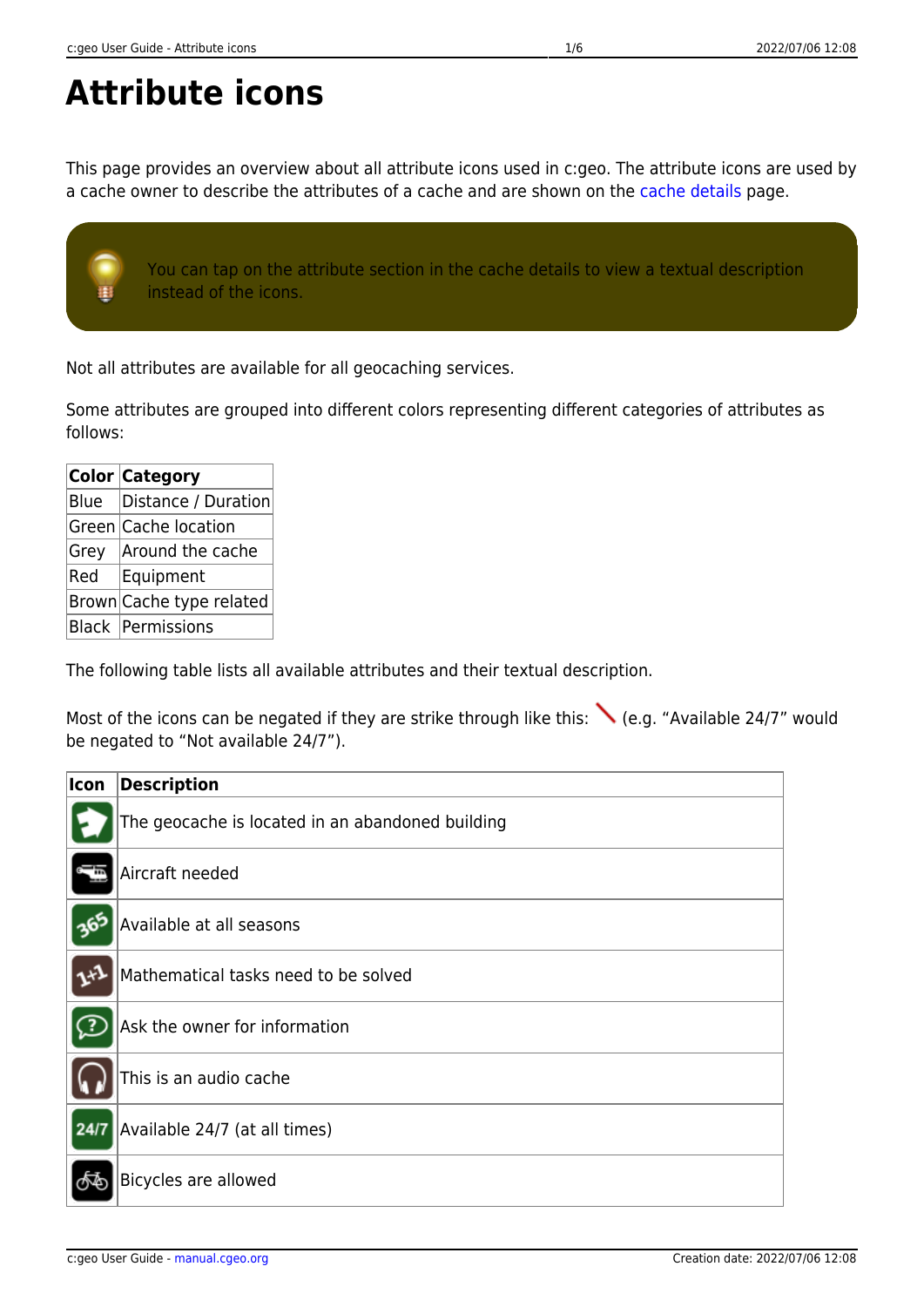| Icon | <b>Description</b>                                                               |
|------|----------------------------------------------------------------------------------|
|      | You might need a boat for this cache                                             |
|      | Birds might be breeding near the cache                                           |
|      | You have to bring your own pen, as there is none in the cache                    |
|      | Campfires are allowed                                                            |
|      | Camping is allowed                                                               |
|      | The geocache is located in a cave                                                |
| Ż    | The geocache is located in the vicinity of a cliff                               |
|      | Climbing will be required for this geocache                                      |
|      | You will need a compass for this geocache                                        |
|      | Animals might be present in vicinity of the geocache                             |
|      | The geocache is located in a dangerous area                                      |
|      | Dangerous animals might be present in vicinity of the geocache                   |
|      | This geocache is available at day time                                           |
|      | Dogs are allowed                                                                 |
|      | The geocache will require easy climbing                                          |
|      | An entrance fee is required to find this geocache                                |
|      | A puzzle or some other quests needs to solved in the field                       |
|      | This geocache currently needs owner maintenance as reported by another geocacher |
|      | A flashlight is required                                                         |
|      | Food is available nearby                                                         |
| Ш    | The cache is located on private grounds                                          |
|      | Fuel ist available nearby                                                        |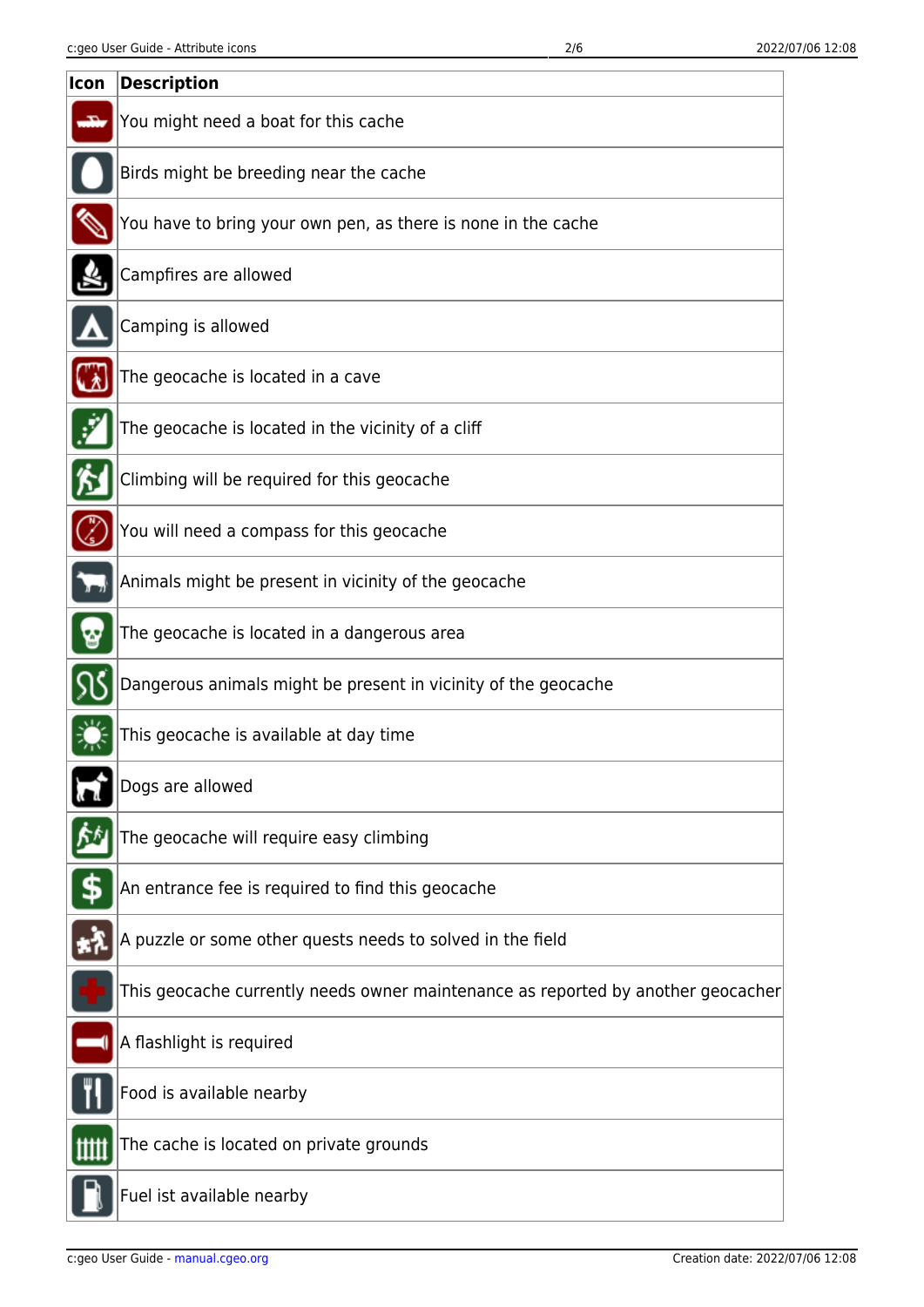| Icon             | <b>Description</b>                                                               |
|------------------|----------------------------------------------------------------------------------|
|                  | This cache is a Geohotel                                                         |
|                  | This cache is part of a Geotour                                                  |
| $\frac{>10}{km}$ | Long hike (>10km) required                                                       |
| $km10$           | Medium hike (<10km) required                                                     |
| $1$ km           | Short hike (<1km) required                                                       |
| ₩                | The cache requires relevant hiking                                               |
|                  | The cache is in a mountain area                                                  |
|                  | A historic site is nearby                                                        |
|                  | Horses/Riding is allowed                                                         |
|                  | The cache is located in a hunting area                                           |
|                  | The cache is located under or in water                                           |
|                  | The cache is located inside a building                                           |
|                  | The cache requires investigation or preparation                                  |
|                  | Jeeps/4WD allowed                                                                |
|                  | The cache is suitable for kids                                                   |
| LEF              | The cache is part of a Lost&Found adventure                                      |
|                  | This cache is a letterbox                                                        |
|                  | This cache has an electronic logbook (you will only find a link to it)           |
|                  | The cache involves magnetic components or a magnet is required to find the cache |
|                  | The cache is located in a mine                                                   |
|                  | Motorcycles are allowed                                                          |
|                  | This is moving cache                                                             |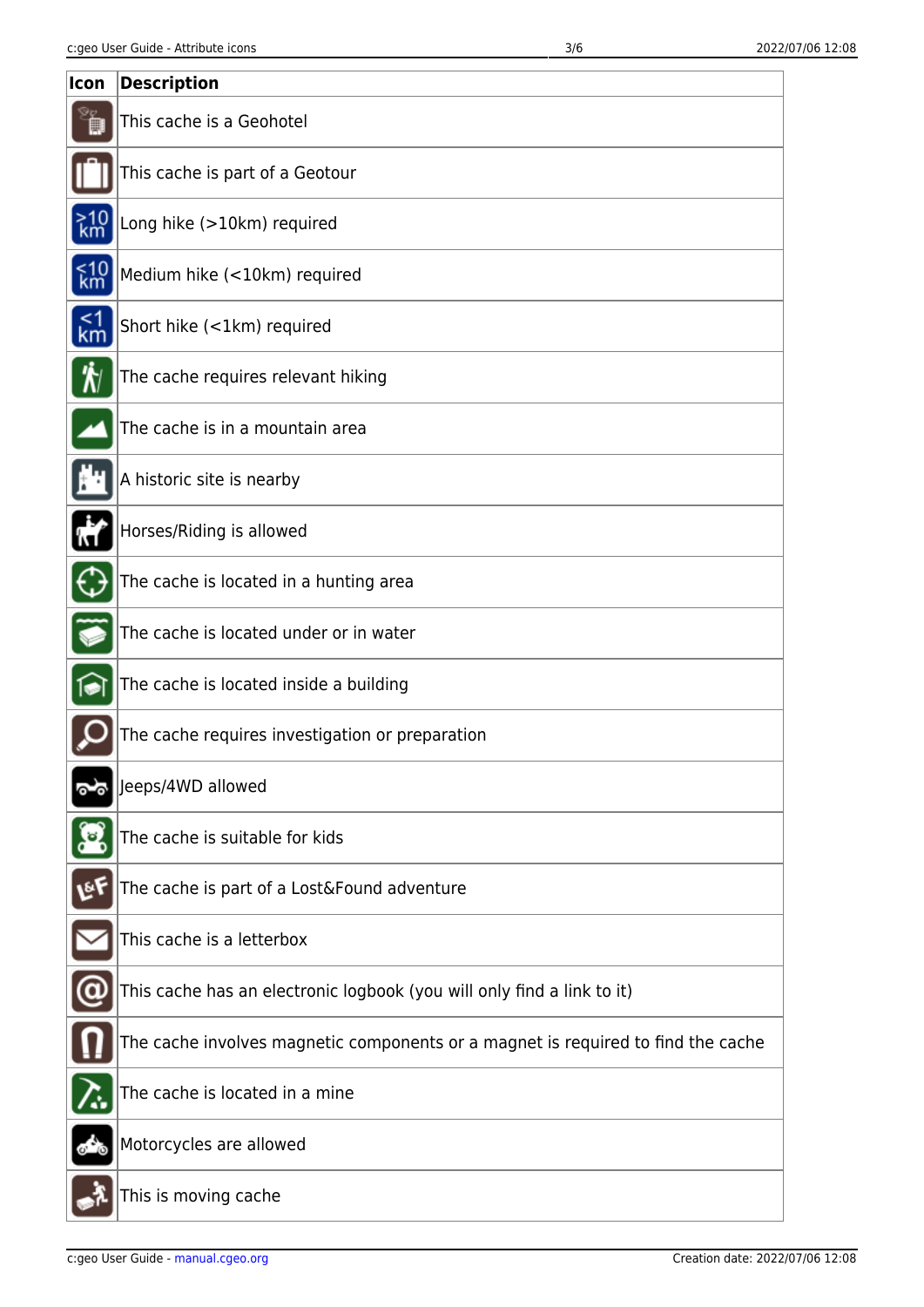| Icon | <b>Description</b>                                    |
|------|-------------------------------------------------------|
|      | The cache is located in a natural environment         |
|      | This cache is recommended to be done at night time    |
|      | This is a night cache                                 |
|      | A GPS device is not required to find this cache       |
| only | This cache is only available on Opencaching           |
| ┉◆   | This is an offset/multi cache                         |
|      | Finding this cache needs (less than) one hour         |
|      | Overnight stay required                               |
|      | Car parking is available                              |
|      | You can park your car next to the cache (Park & Grab) |
|      | This is a partnership cache                           |
|      | This cache can be done by pedestrians only            |
|      | Phone available nearby                                |
|      | Picnic tables nearby                                  |
|      | The cache is nearby a point of interest               |
|      | Poisenous plants nearby the cache                     |
|      | Public transport available                            |
|      | Solving a puzzle is require to find the cache         |
|      | Quads/ATV allowed                                     |
|      | This is a quick to find cache                         |
|      | Railway available                                     |
|      | Aid climbing required                                 |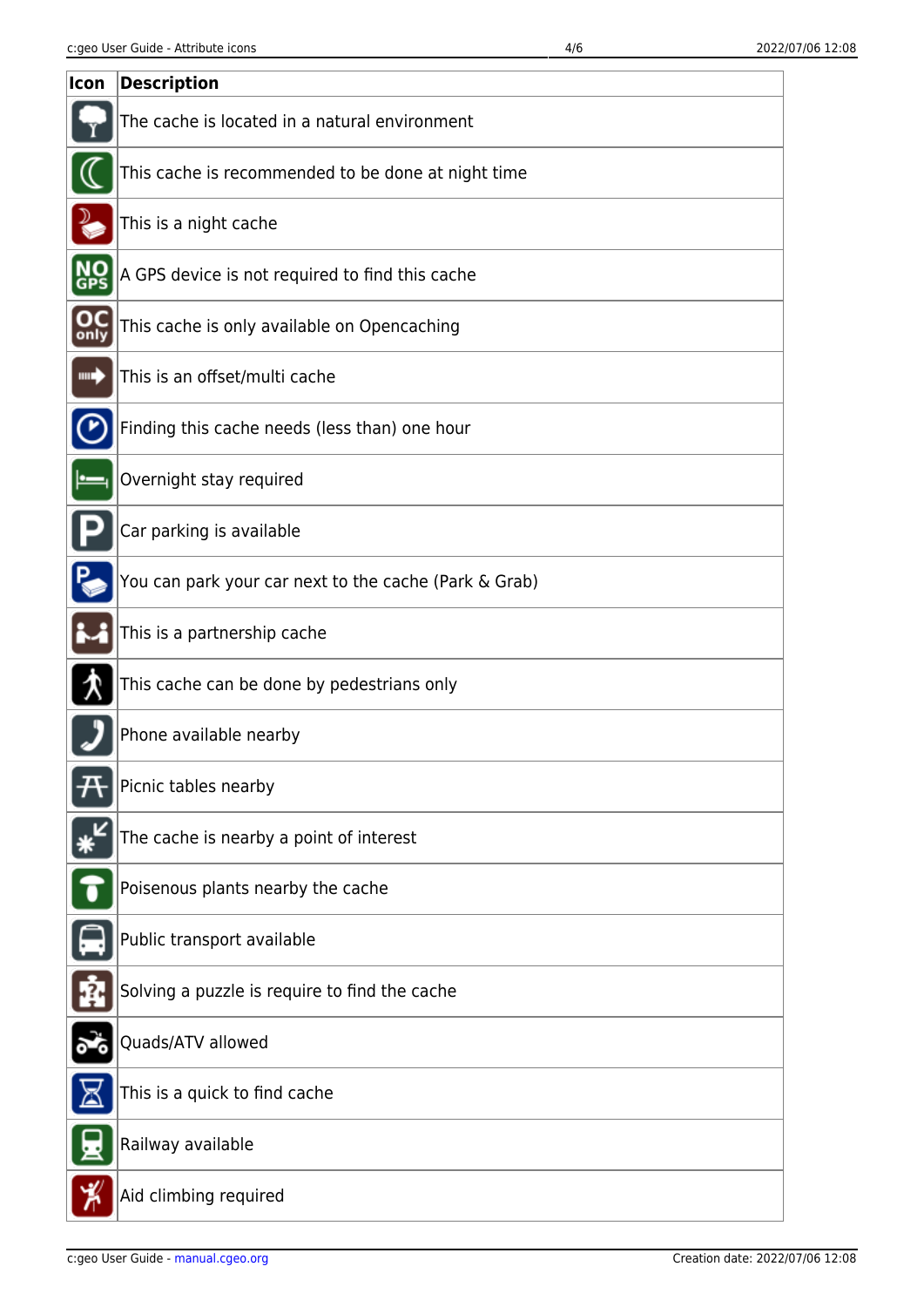| Icon | <b>Description</b>                     |
|------|----------------------------------------|
|      | Restrooms available                    |
|      | Mobile homes allowed                   |
|      | Special tools required                 |
|      | This is a Safari cache (Opencaching)   |
|      | Scenic view nearby                     |
|      | Scuba gear required                    |
|      | Access to cache might depend on season |
|      | Shovel required                        |
|      | Skiing requires/allowed                |
|      | Specific access times apply            |
|      | Cache is snow proof                    |
|      | Snow mobiles allowed                   |
|      | Snow shoes required                    |
|      | Cache only available at specific times |
|      | Stealth required                       |
|      | Cache is stroller accessible           |
|      | Cache has an electronic marker         |
|      | Swamp nearby                           |
|      | Swimming required                      |
|      | Syringe                                |
|      | Cache requires teamwork                |
|      | Thorns nearby                          |